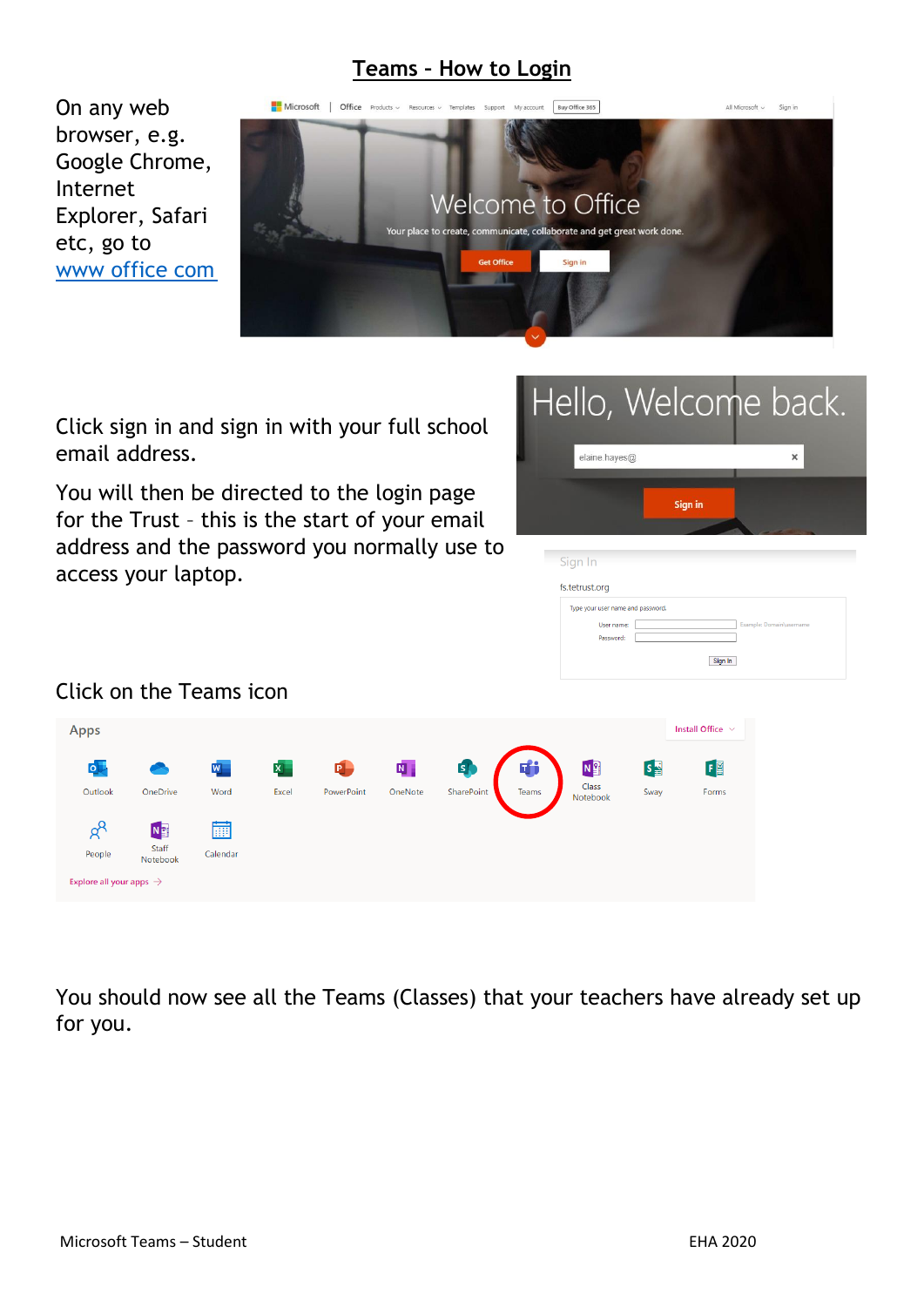This screen shows all of your classes you are registered to.



#### **Teams – Uploading an assignment**

Your teacher can set an assignment for you to complete. You can access this is two different ways. You can click the assignments button in the left-hand menu to see all the different assignments set by your teacher, or you can click into your class and click on the assignments button circled in yellow.

Click on the assignment to access the task.

here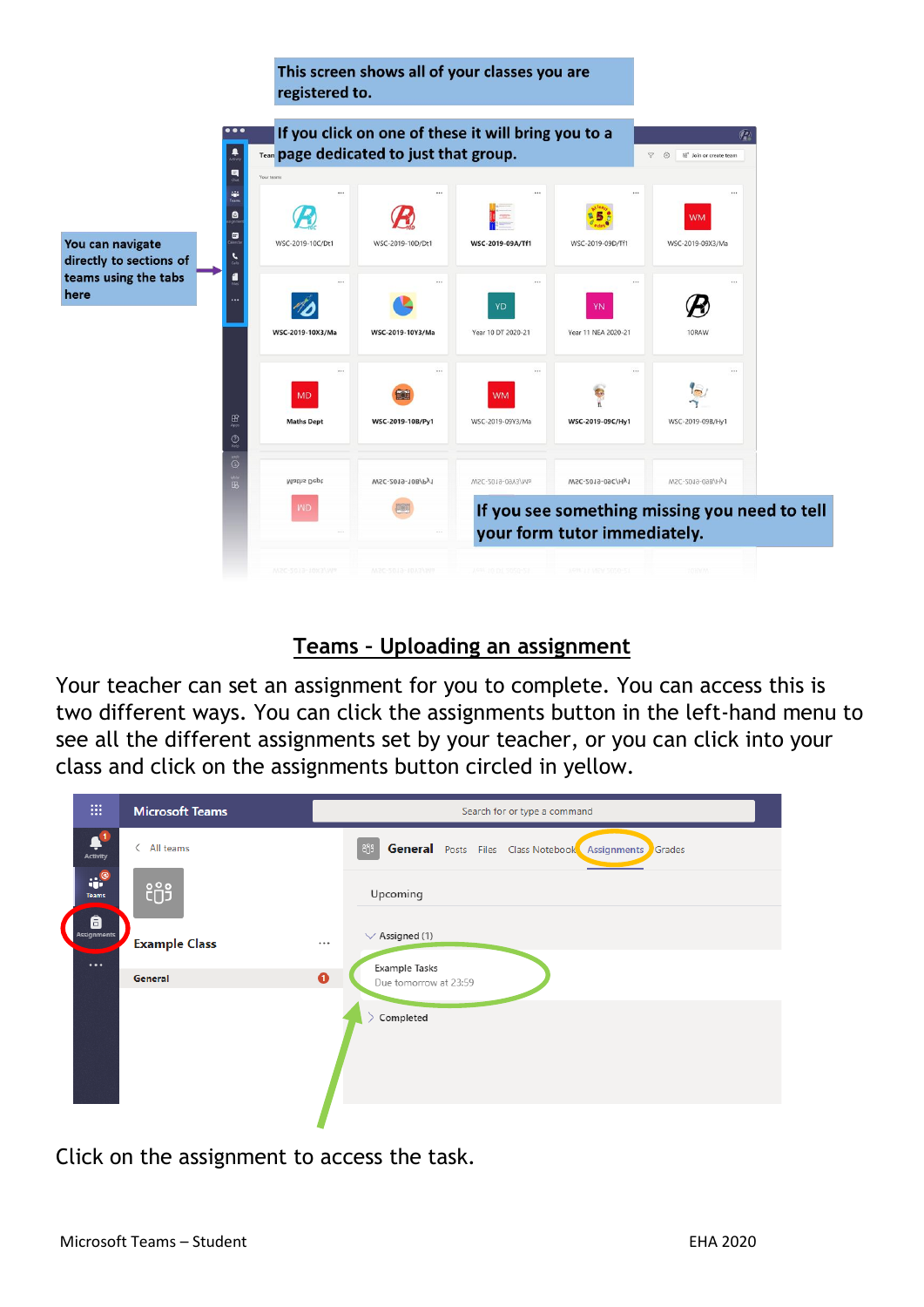To add your work, click on 'Add work', circled in red below. You can add a document that you have already been working on, or create a new one. Your teacher will have given you instructions on how to submit your work.



| <b>OneDrive</b>                            | <b>OneDrive</b> |                                  |             |  |
|--------------------------------------------|-----------------|----------------------------------|-------------|--|
| <b>New File</b>                            | $\checkmark$    | Name                             | Modified    |  |
| Link<br>$\mathcal{D}_1$<br>Use this button |                 | Attachments                      | 13 Oct 2017 |  |
| 88 Teams to start a                        |                 | Notebooks                        | 15 Sep 2018 |  |
| new file to complete                       | ü.              | Computers.pptx                   | 8 Jun 2018  |  |
| your assignment.                           | o.              | Design.pptx                      | 14 Feb 2020 |  |
|                                            | œ.              | Edex_Comp_Sci_GCSE_7210 (1).pptx | 20 Apr 2018 |  |
|                                            | œ               | Network protocols.pptx           | 8 Jun 2018  |  |
| Use this button to up load a file          | œ               | Presentation.pptx                | 3 Jul 2018  |  |
| that you have saved on your                | e               | Template.docx                    | 14 Feb 2020 |  |
| computer                                   | €               | pyton.py                         | 14 Feb 2020 |  |
| Upload from this device                    |                 | Cancel                           | Attach      |  |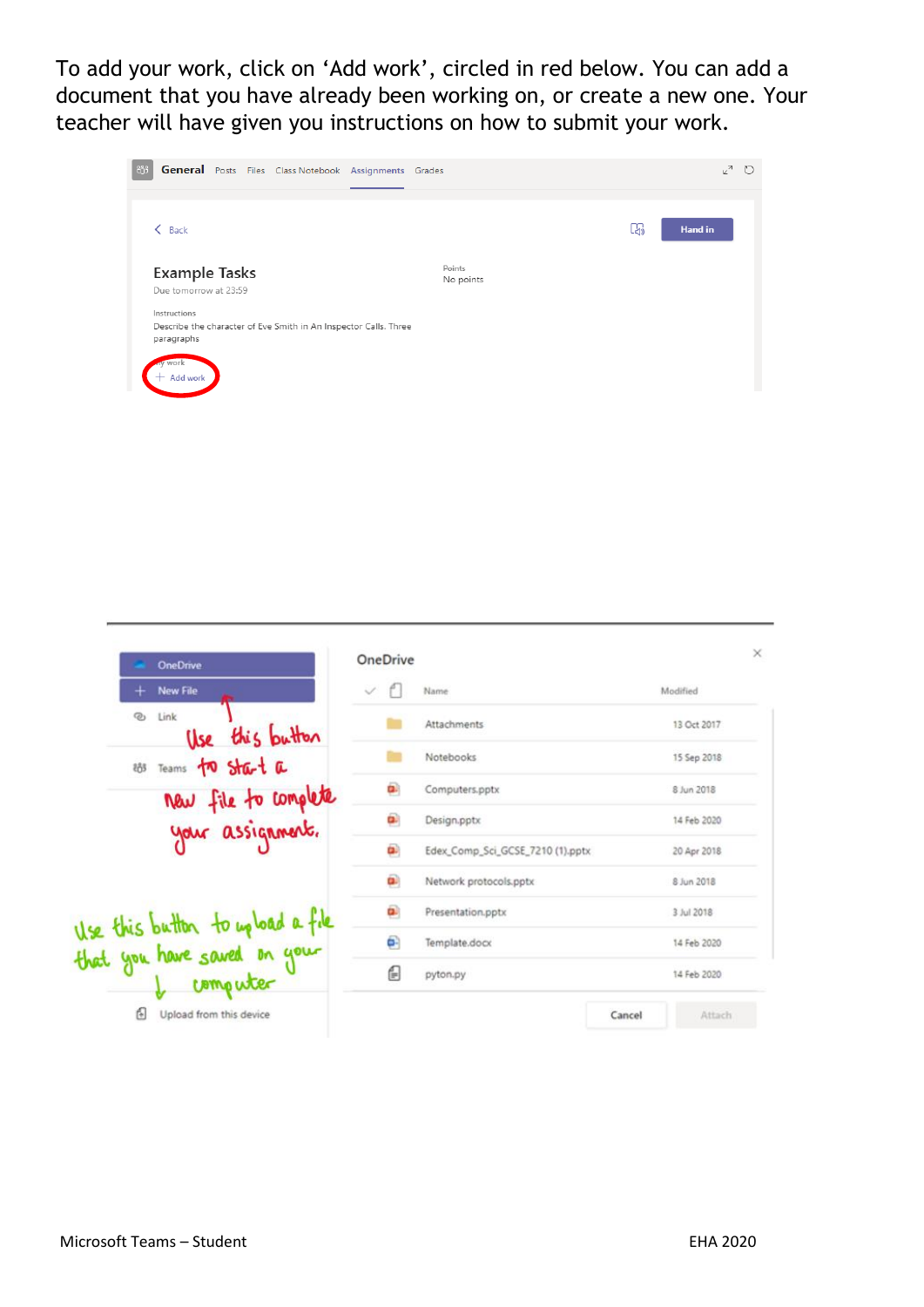|                                                                                                                                                                                                                                                                          | いり<br><b>General</b> Posts Files Class Notebook Assignments Grades                                                   |                                                                                                                                                                   |
|--------------------------------------------------------------------------------------------------------------------------------------------------------------------------------------------------------------------------------------------------------------------------|----------------------------------------------------------------------------------------------------------------------|-------------------------------------------------------------------------------------------------------------------------------------------------------------------|
| $&$ Back<br><b>Example Tasks</b><br>Due tomorrow at 23:59<br>Instructions<br>Describe the character of Eve Smith in An Inspector Calls. Three<br>paragraphs<br>My work<br><b>D</b> Eva Smith.docx<br><br>$+$ Add work $\Lambda$<br>1. Make sure your work<br>is attached | <b>Hand in</b><br>Points<br>2. Click the<br>No points<br>hand in button<br>to submit your<br>work to your<br>teacher | Make sure that you have<br>your work attached.<br>Click the hand in<br>button. Your teacher<br>can now look at your<br>work and give you<br>feedback if required. |

This piece of work has been looked at by this student's teacher and been given some feedback circled in red. You can click on the file to open it and act on the feedback given to you by your teacher, before handing it in again.

| $\langle$ Back                                                                 | L4,<br>Hand in again<br>Returned Mon, 16 Mar, 12:30 $\leftrightarrow$   |
|--------------------------------------------------------------------------------|-------------------------------------------------------------------------|
| <b>Example Tasks</b>                                                           | $-1250$                                                                 |
| Due tomorrow at 23:59                                                          | great work - please see the highlighted parts that need to be rewritten |
|                                                                                |                                                                         |
| Instructions                                                                   | No points                                                               |
| Describe the character of Eve Smith in An Inspector Calls. Three<br>paragraphs |                                                                         |
| wy work                                                                        |                                                                         |

If you have any questions about your work, you can pose a question to the Team in the 'Posts' section.

### **Teams – Joining a Virtual Classroom – Student**

If a year group is sent home, teachers may use some live lessons. Instructions for



joining are below.

If your teacher has started a virtual classroom, you will see a blue notification in your Team. Your teacher will have told you what time your lesson starts, and you can join at any time by clicking the join button circled in red.